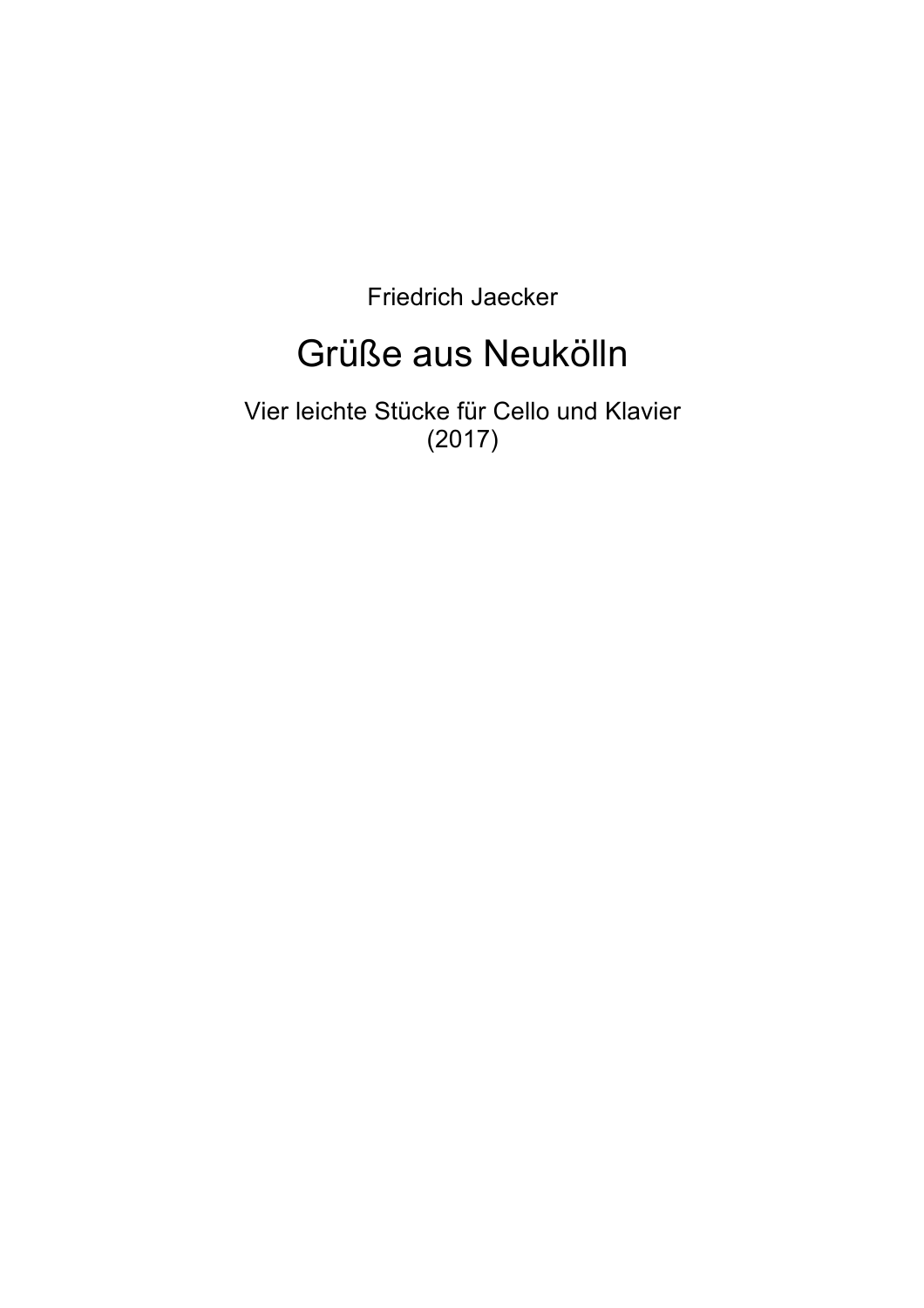### Kaskade

im Körnerpark





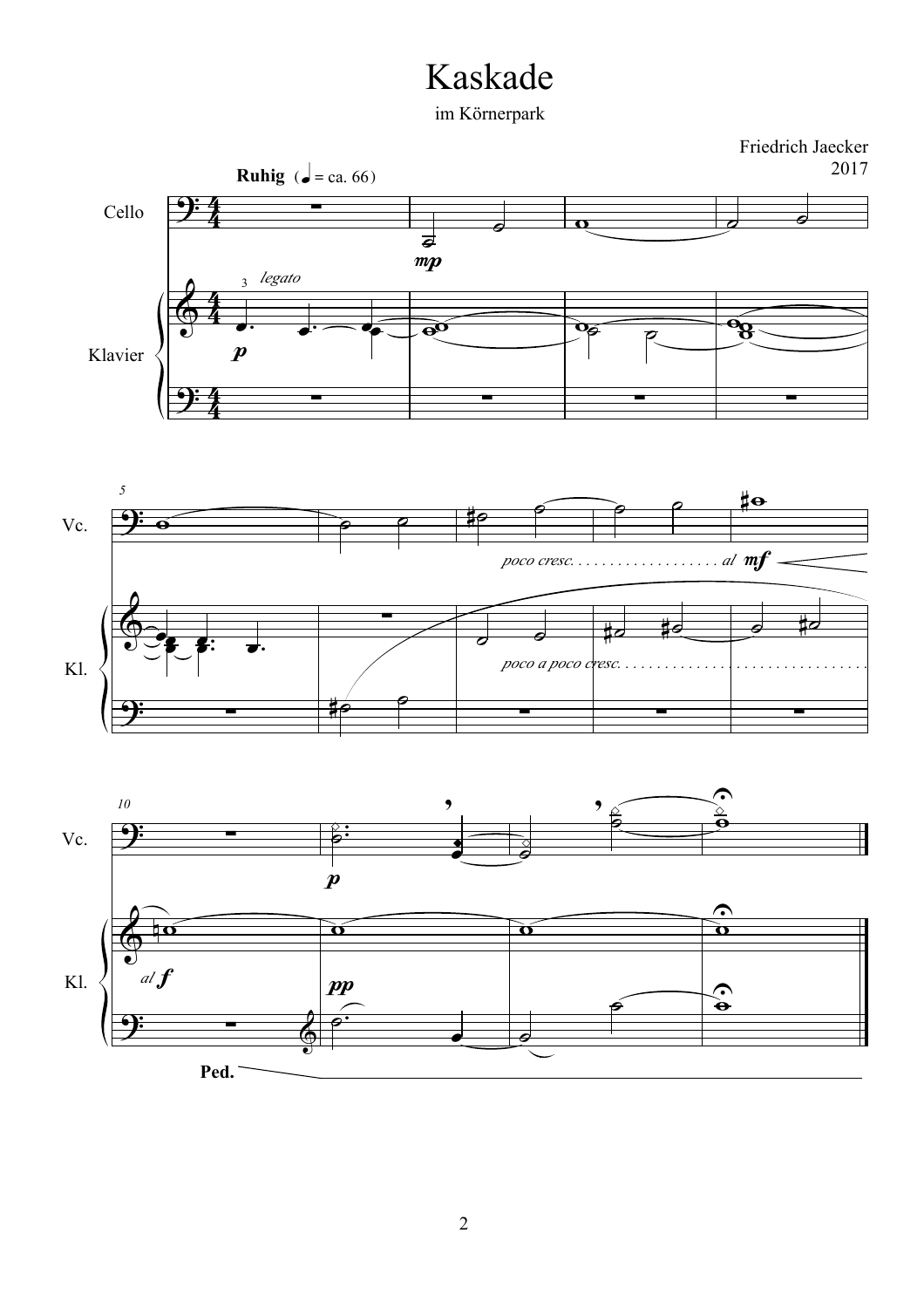# Überholspur

auf der Hermannstraße



(Ped. → )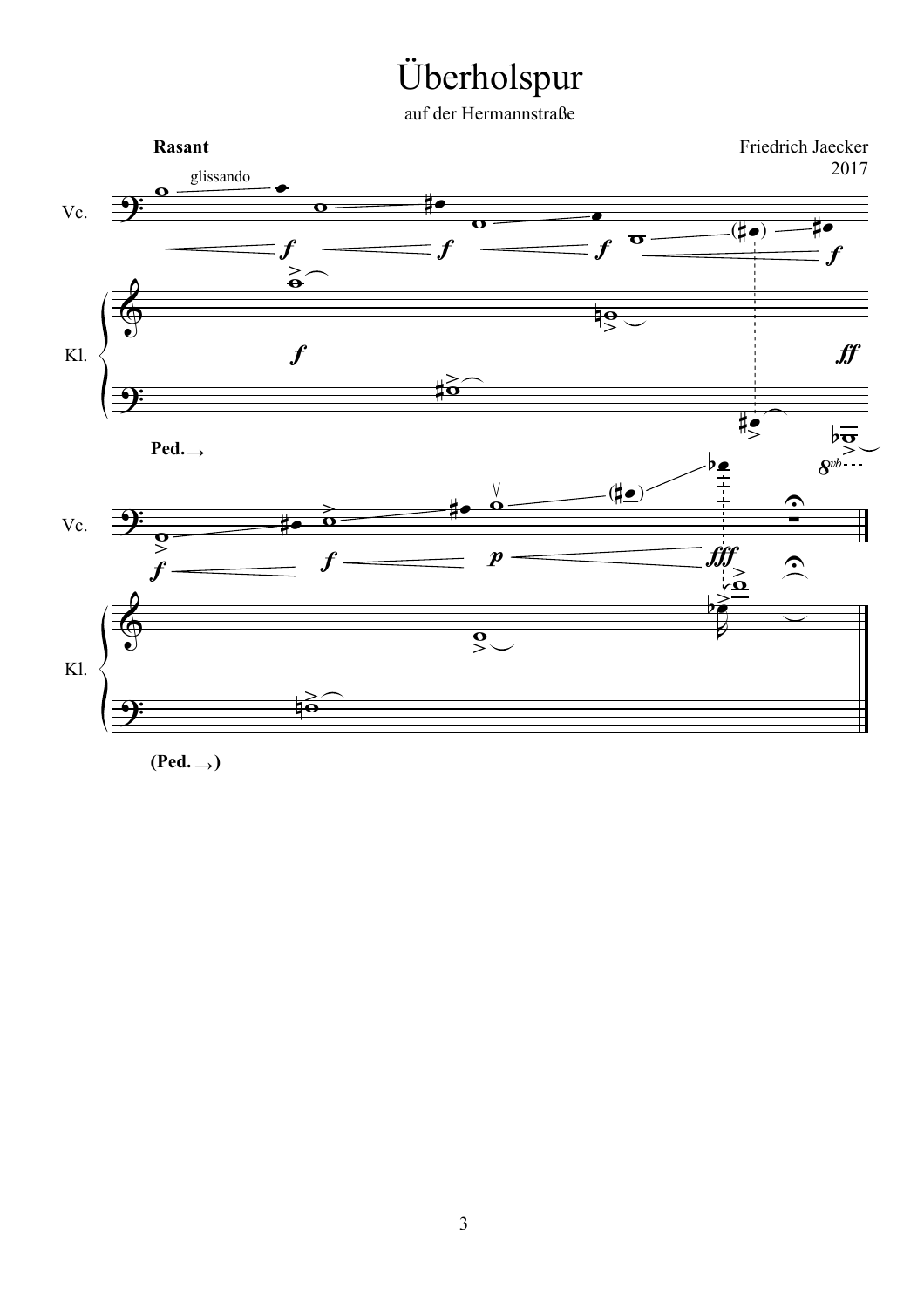## In der Hasenheide







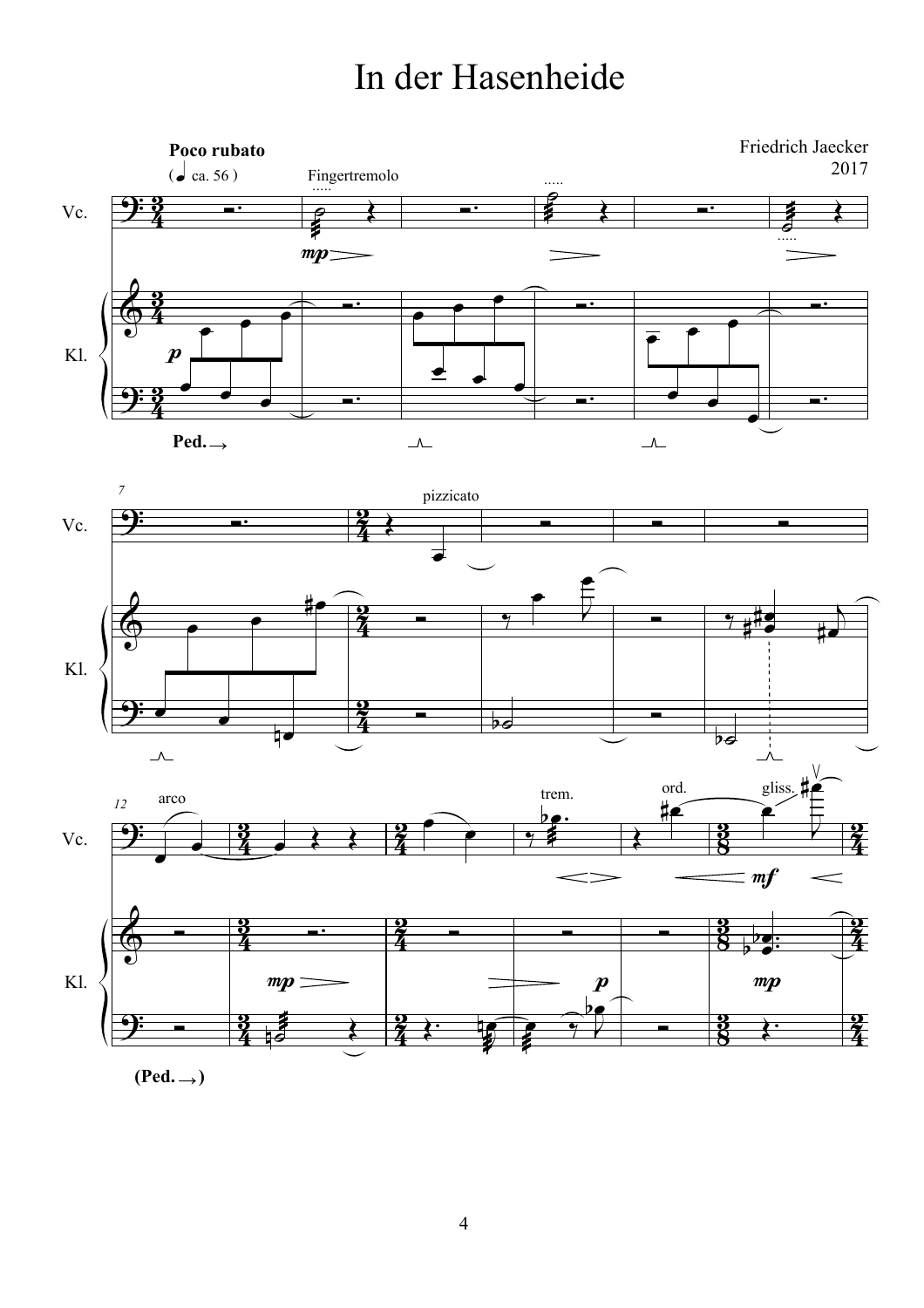

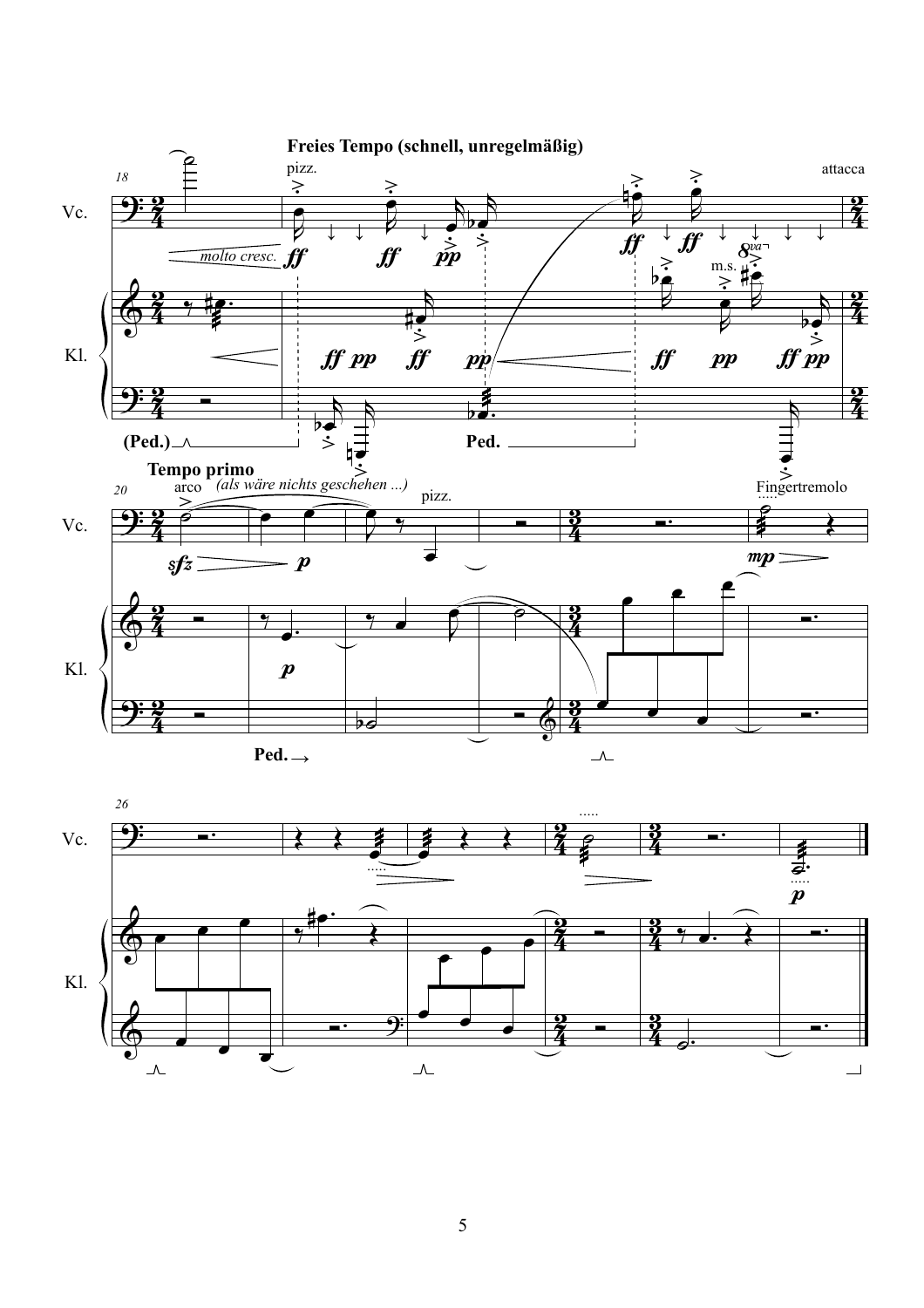### Nebel

über dem Tempelhofer Feld

<u>.</u>

Vc.

Kl.

<u>.</u>

<u>.</u>

Friedrich Jaecker 2017 **Langsam** ( $\int$  ca. 56) 4 Ó. <sup>œ</sup>  $\overrightarrow{c}$ .  $\overline{\phantom{a}}$  $\overline{\phantom{a}}$  $\frac{4}{4}$  $\overline{\mathbf{e}}$  $\boldsymbol{p}$  $\overline{\phantom{a}}$ 4  $\frac{1}{2}$ ∑ ∑ ∑ ∑  $\frac{4}{4}$  $\boldsymbol{pp}$ 4 —∙<br>————————————————————<br>● ∑  $\frac{1}{\sqrt{2}}$ ∑ ∑  $\frac{4}{4}$  $\frac{1}{2}$  $\overline{\mathbf{C}}$ **Ped.** →